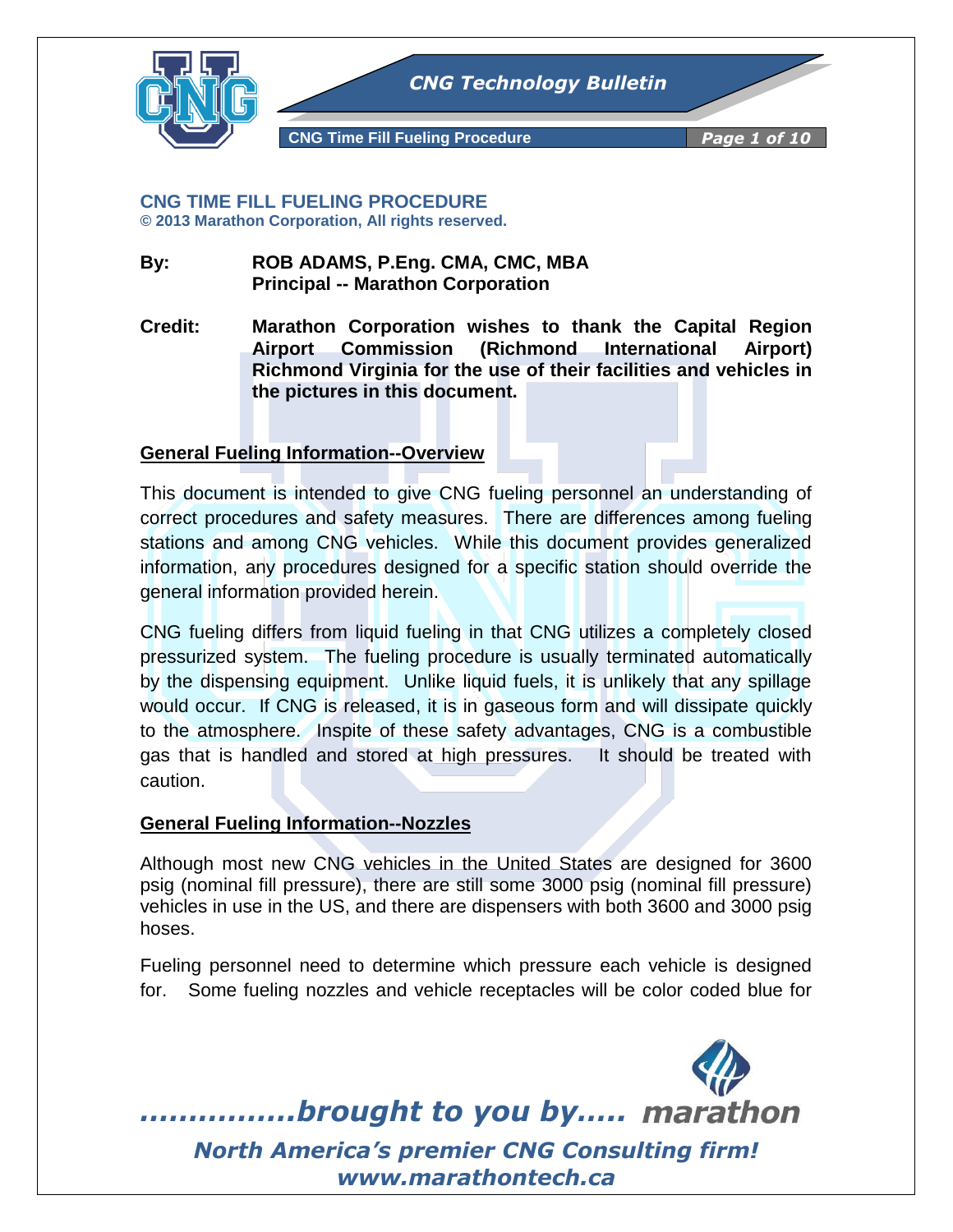

3000 psi and yellow for 3600 psi.

3000 psi nozzles are designed to fuel both 3000 & 3600 psi vehicles. 3600 psi nozzles will fuel only 3600 psi vehicles.

Many CNG fleets fuel only at their own fueling station and therefore there should be no issue of selecting the proper fueling nozzle.

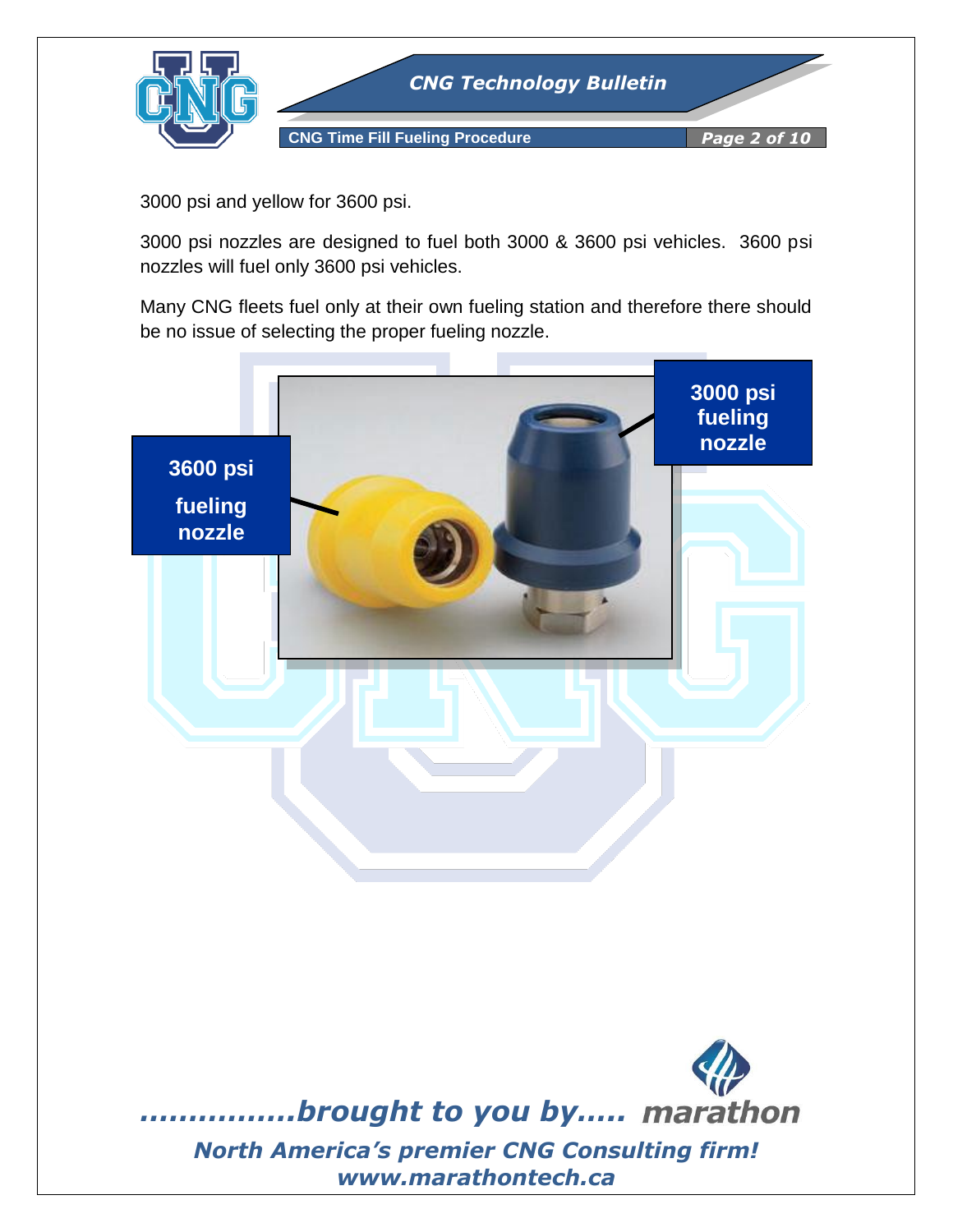

**CNG Time Fill Fueling Procedure** *Page 3 of 10*

### **General Fueling Information—Temperature Compensation**

Unlike liquid fueled vehicles (which are filled by volume only), CNG vehicles are filled to a particular gas density. This density is a function of pressure, temperature and gas composition. To ensure that vehicles are filled to rated capacity, CNG fueling stations adjust the dispensed pressure to account for changes in gas temperature due to atmospheric temperature changes and for the increase in gas temperature that occurs during fueling.

The chart below indicates the relationship between temperature and pressure of the gas. Note that the gas density at any points on the line is equal. Note also that **when the gas is hot, it is permissible to fuel to as much as 125 percent of the nominal pressure**. Conversely **in cold conditions, the vehicle may receive much less pressure, but the same amount of fuel is dispensed**.



**Gas Temperature (ºF)** 

**Code prohibits exceeding 125% of nominal fill pressure. A 3000 psi system allows maximum pressure of 3750 psi. A 3600 psi system allows maximum pressure of 4500 psi.**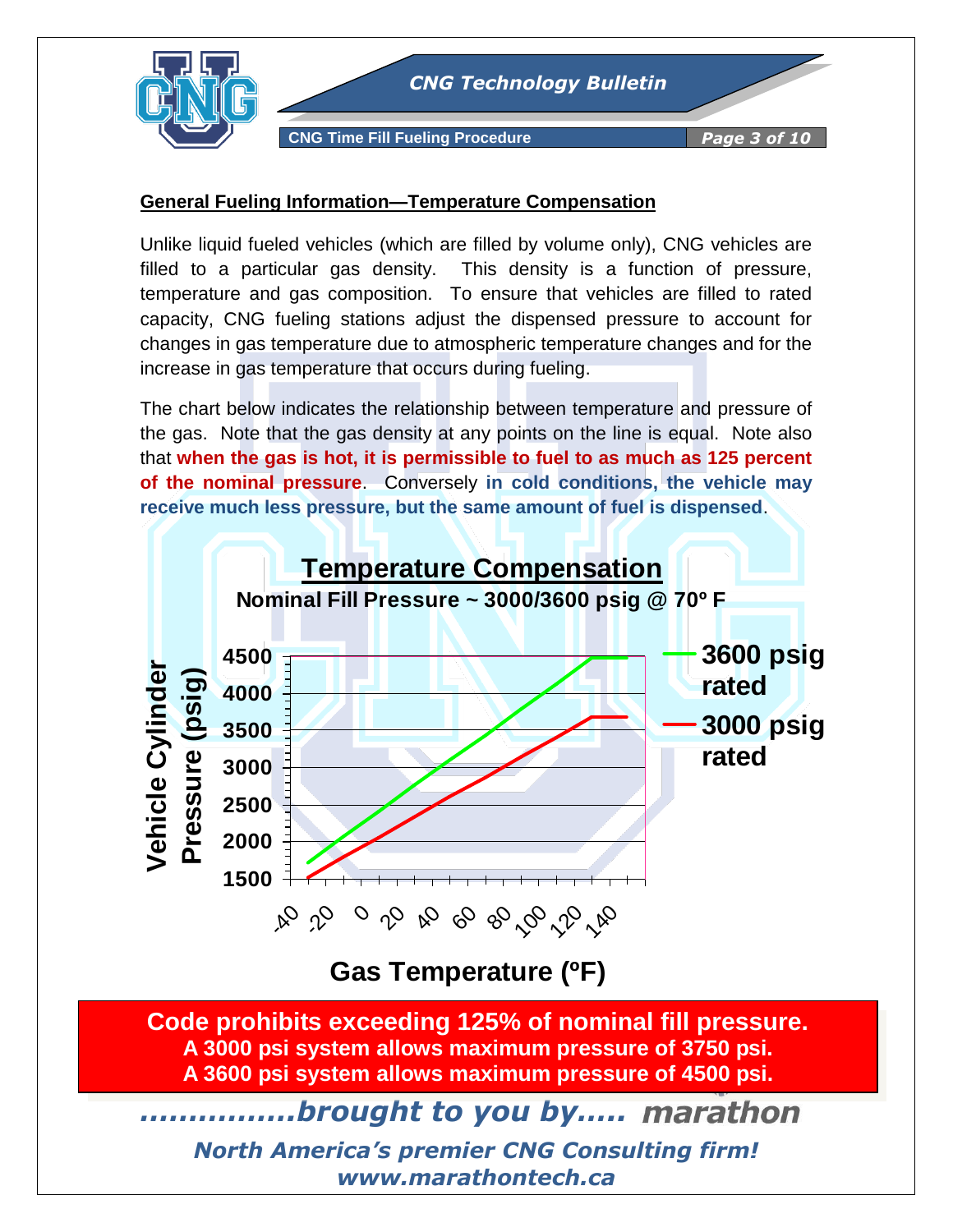

# **General Fueling Information—Safety**

As with any motor fuel, any source of ignition should be eliminated in the fueling area. Fueling personnel must observe the following.

- 1. Extinguish all smoking or flames in the fueling area.
- 2. Turn the vehicle ignition off, place vehicle in park and lock the parking brake. Leave the vehicle off until fueling is complete.
- 3. Do not use cellular phones, pagers or other electronic equipment in the fueling area.
- 4. Familiarize yourself with the locations of all Emergency Shut Down (ESD) buttons which are placed at various locations in the station. The first action in the event of any emergency is to press a CNG ESD button. This will shutdown all CNG station equipment.
- 5. Inspect fueling hose for any visible damage before fueling. If the hose has any damage, do not use it. Report the damaged hose to a person who has station responsibility.
- 6. Fueling staff must be trained in the proper fueling procedures for their vehicle and station. This training must identify proper procedures to address all emergency and abnormal fueling conditions.

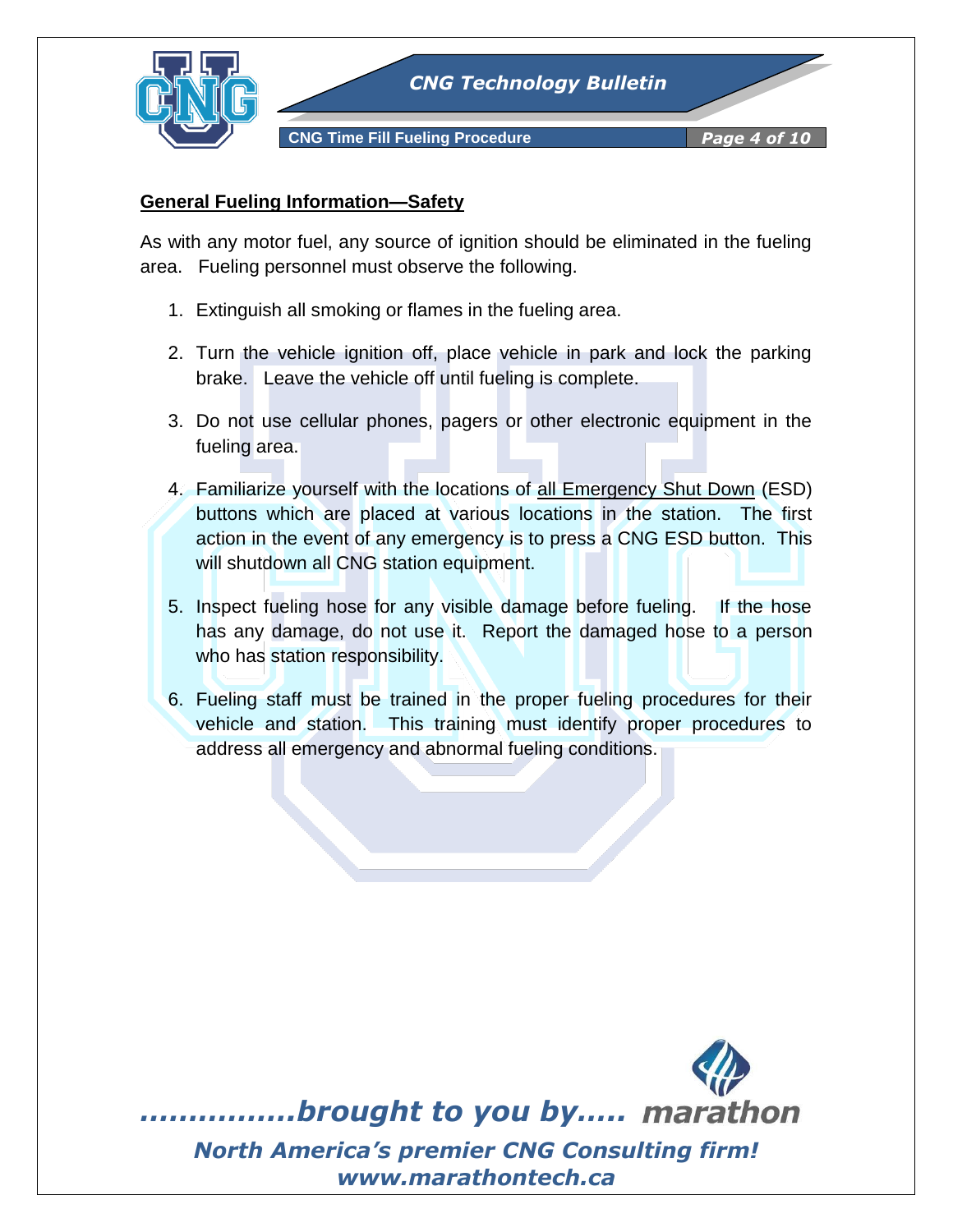

# **CNG Fueling Procedure--Time Fill**

- 1. Park the vehicle in the correct location to allow fueling without excessive tension on the hose.
- 2. Open fuel door (if applicable) on the vehicle and remove dust cover from the vehicle receptacle.

3. Ensure the nozzle handle is in the "off" or "vent" position. Remove the fill nozzle from the dispenser. Place the nozzle over the receptacle and press downward until the nozzle "clicks" into the locked position on the vehicle receptacle. It should not be necessary to pull back on the nozzle collar to connect the nozzle





to the vehicle receptacle. Test the connection by gently pulling the nozzle away from the receptacle; the nozzle must remain locked onto the receptacle.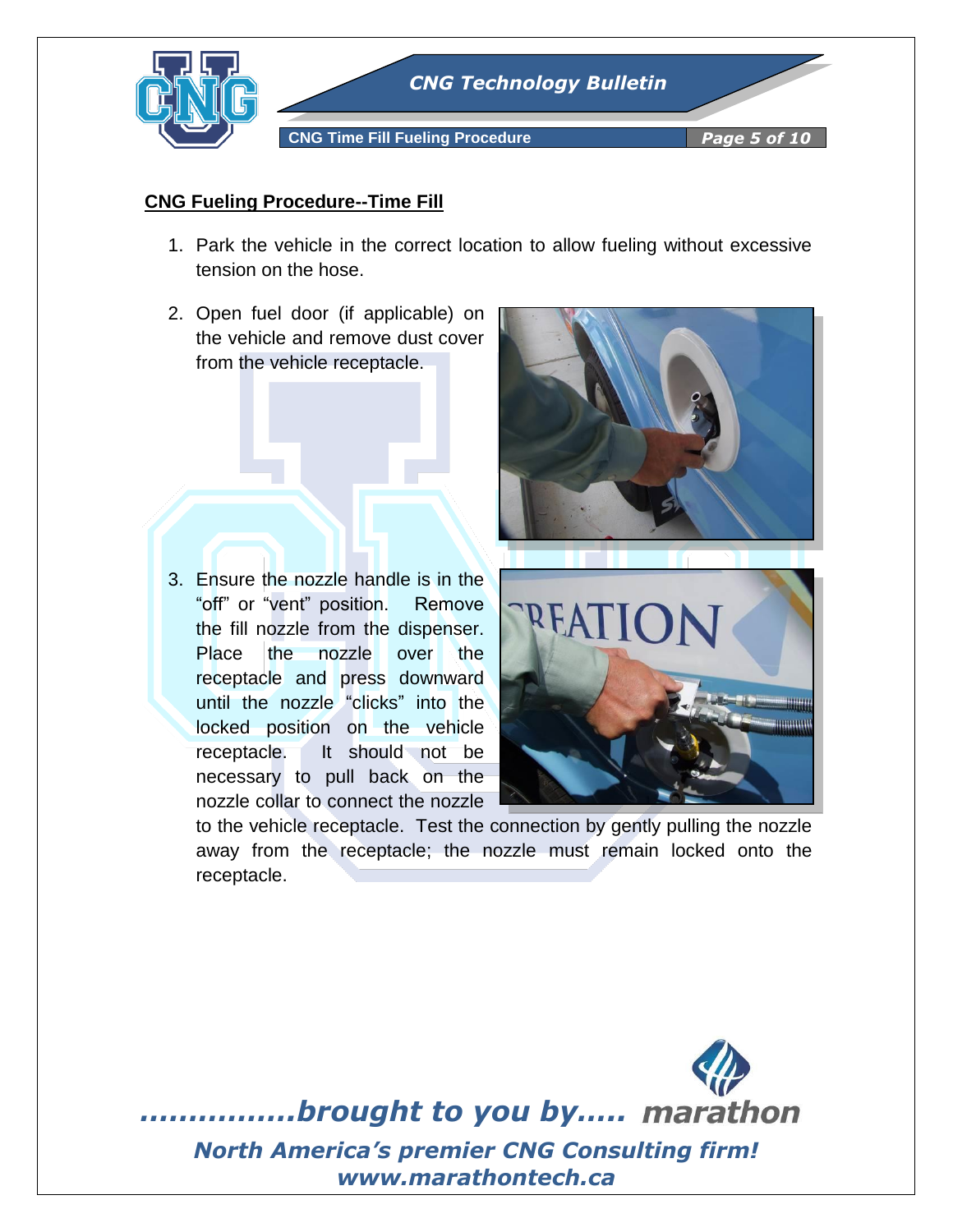

4. Carefully rotate the nozzle valve handle to the full "on" or "fill" position; usually 180º. Fueling personnel should stand to one side of the nozzle, as it is positioned on the receptacle and turned to the fill position.



5. You will hear the gas start to flow. If gas flow stops quickly, check the valve at the time fill dispenser to ensure that it is in the open position (handle in line with tubing)—if it is closed, open the valve by turning it 90 degrees. It is not typically necessary to close this valve at the end of fueling.



6. Gas will continue to flow to the vehicle until the temperature compensation system senses that the vehicle is nearing termination pressure. The fill is automatically terminated when the vehicle is full. Fueling personnel should not prematurely disconnect the nozzle or terminate the fill before the fill is completed. This will result in under filled vehicles.

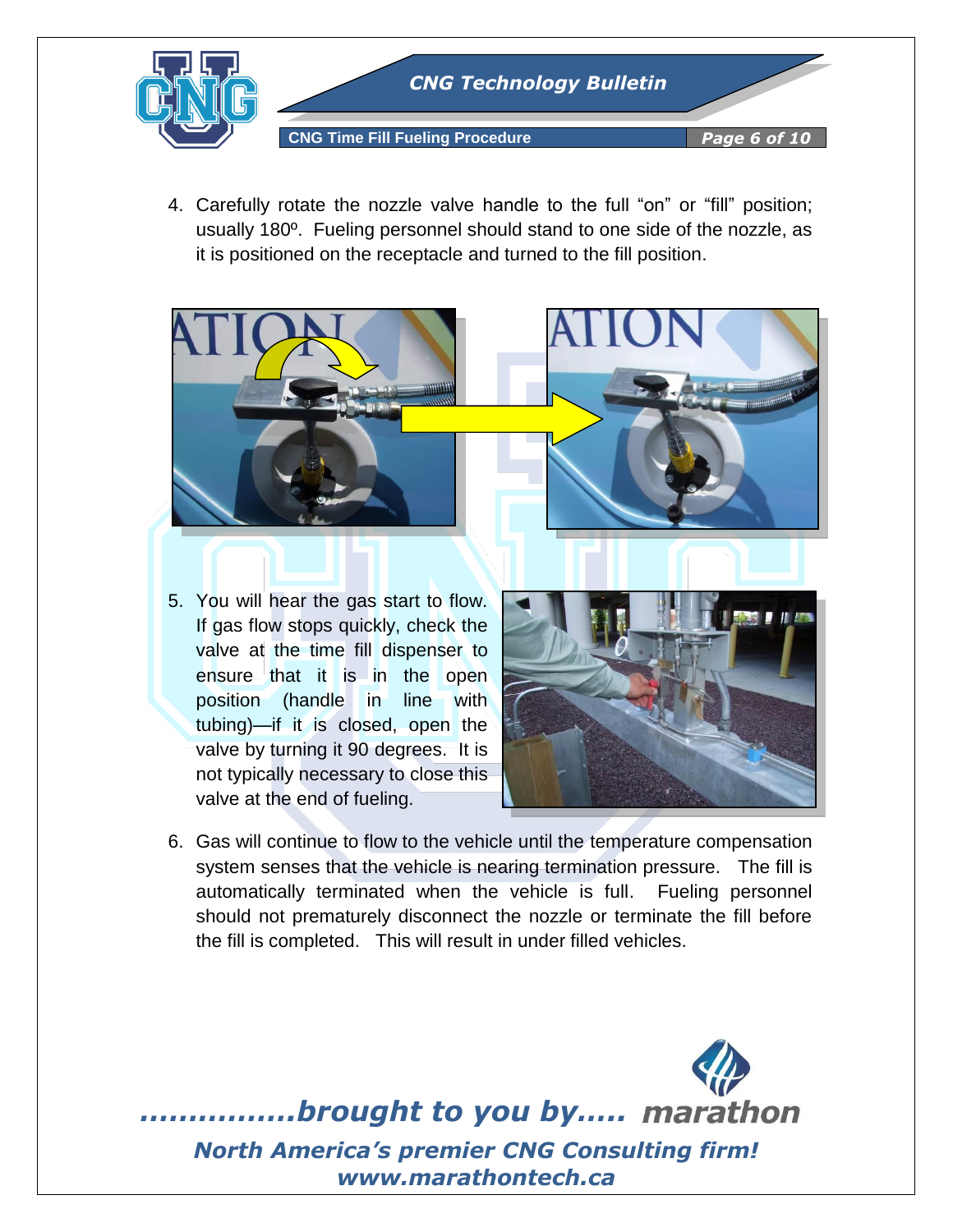

7. Vehicle pressure can be checked using either a vehicle mounted gauge (yellow arrow) or the time fill dispenser mounted gauge (red arrow). Pressure should correspond to the chart provided earlier in this procedure based on the vehicle pressure (3000 psig or 3600 psig) and the ambient temperature.





8. Turn the dispenser off by rotating the fill valve (usually 180 degrees) to the "off" or "vent" position.



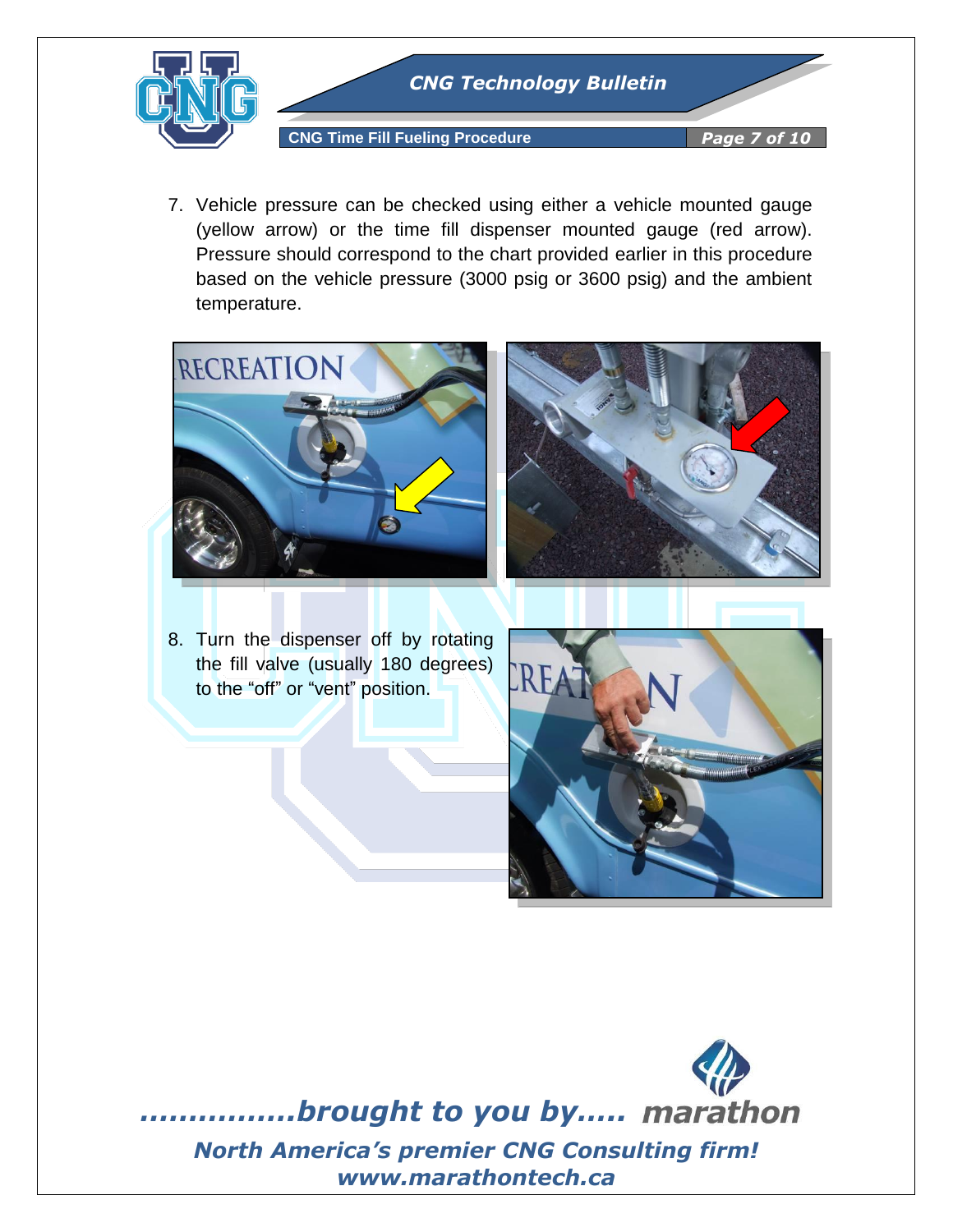

#### **CNG Time Fill Fueling Procedure** *Page 8 of 10*

9. Disconnect the nozzle from the vehicle receptacle by pulling back on the collar. Fueling personnel should stand to one side of the nozzle, as it is removed from the receptacle. Fueling personnel may notice a small "puff" of gas as the nozzle is disconnected from the receptacle. This is a normal occurrence with the de-pressurizing of the receptacle interface.



10.Hang the dispenser nozzle in its dispenser holster.



11.Replace the dust cover on the vehicle receptacle and close the vehicle fill door (if applicable).

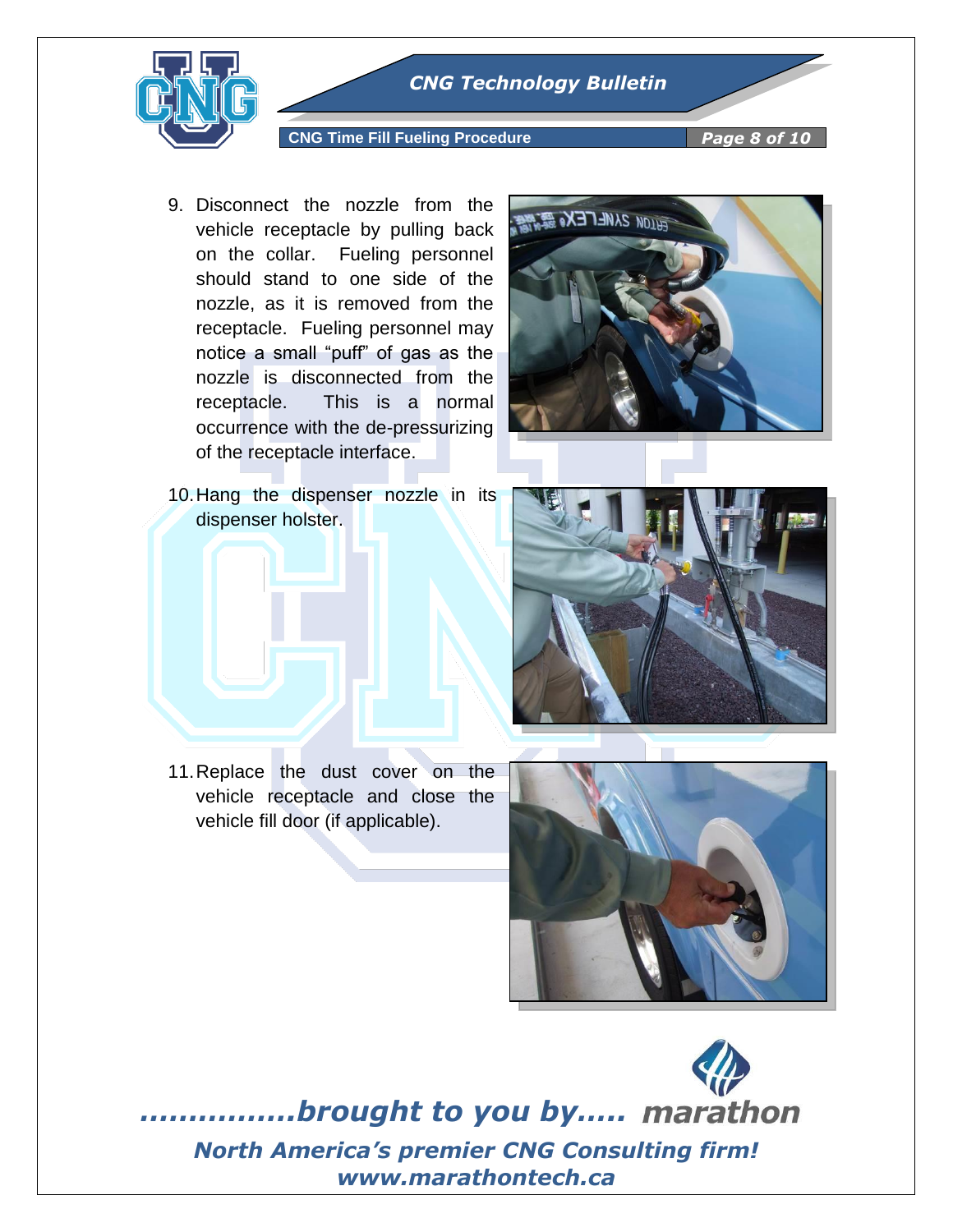

## **CNG Time Fill Fueling Procedure** *Page 9 of 10*

12.In the event of any type of emergency, press a station CNG ESD button and vacate the area of danger. Follow other emergency procedures as posted or instructed.